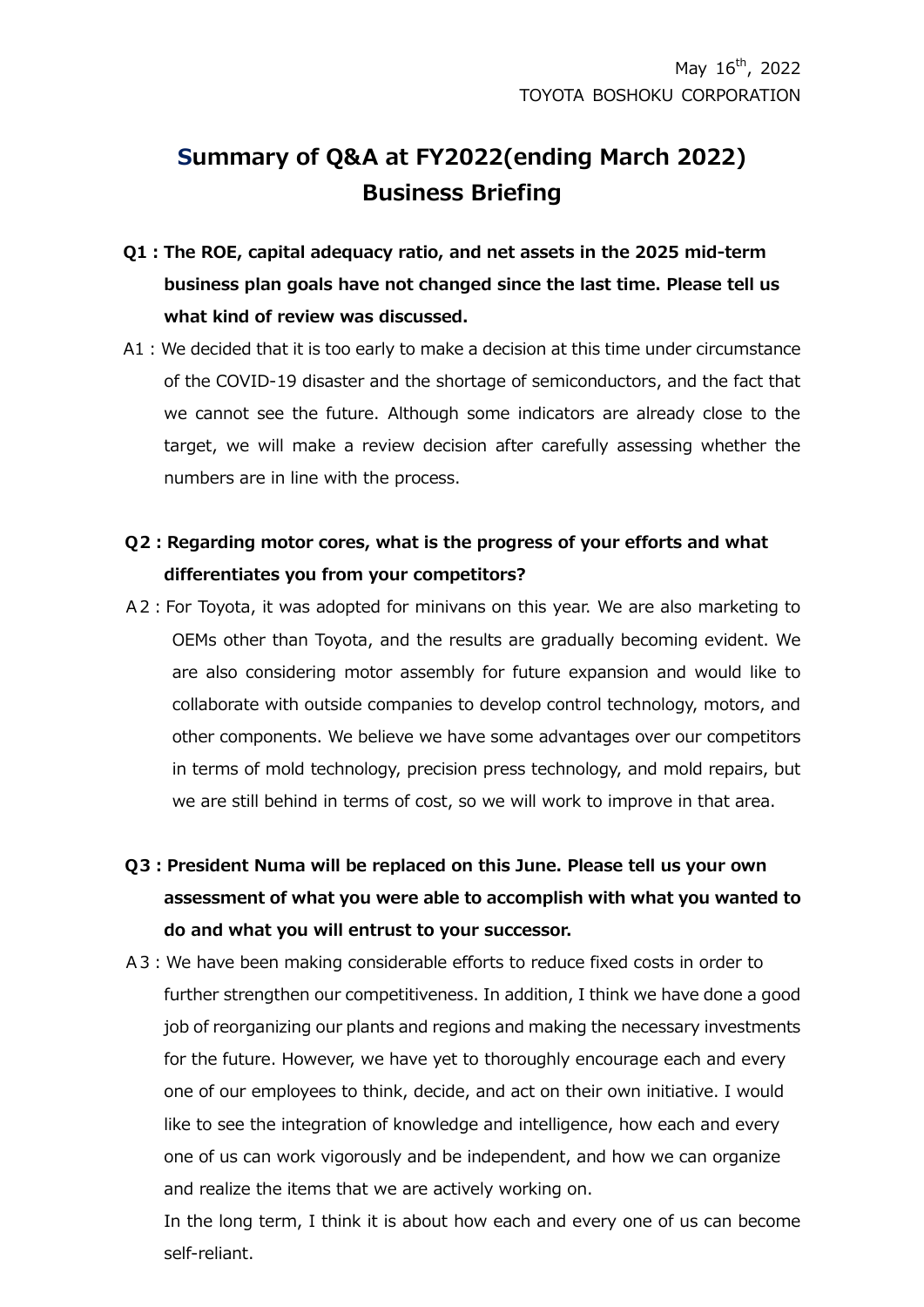**Q4:The plan for this fiscal year is to produce 8.9 million seats.**

**Sales are projected to be almost at the 1.6 trillion-yen level, and operating profit at 5%. However, if we exclude the inflationary effects of material and logistics costs, which were not included in the mid-term management goals, I think we can consider that the operating profit is almost at the 6% level. Is it ok to say you are on pace to exceed the management plan goals for FY2026? In addition, what measures do you have in place to further raise the profit ratio amid the deteriorating external environment?**

- A4:If we take just the numbers, we are close to our management plan goals for FY2026. We are looking at both results and process, and results may show a large increase in sales depending on market trends. On the other hand, we believe that we need to further expand sales toward FY2026 to see if we are approaching the business portfolio that we originally aimed for. We are currently affected by high material prices, high logistics costs, and high crude oil prices, so we will work together with our suppliers to create a structure that can respond flexibly to meet customer expectations.
- **Q5:Regarding ESG KPI, the "sales ratio of products for electric vehicles in unit component parts are expected to increase to 10% in FY2026 and 45% in FY2031, which is a large increase after FY2026. Does this mean that existing products will grow as single products until FY2026, and assembled products and system products will increase from FY2026 onward? Also, the adoption of "products that contribute to traffic safety" is expected to increase,**
- A5:Regarding " products for electric vehicles," we will focus on single product business of motor cores and fuel cell separators until FY2026. We are considering expanding sales to OEMs other than Toyota and to the Chinese region. The company is then considering the sales of motor cores as motor assemblies, separators as low-pressure fuel cells, and lithium-ion batteries as high-rate battery assemblies, which would be sold as a large system. Regarding "products that contribute to traffic safety," we are developing products that incorporate airbags and seatbelts into seats to ensure safety in situations where the seat position and direction can be freely changed by automatic driving.